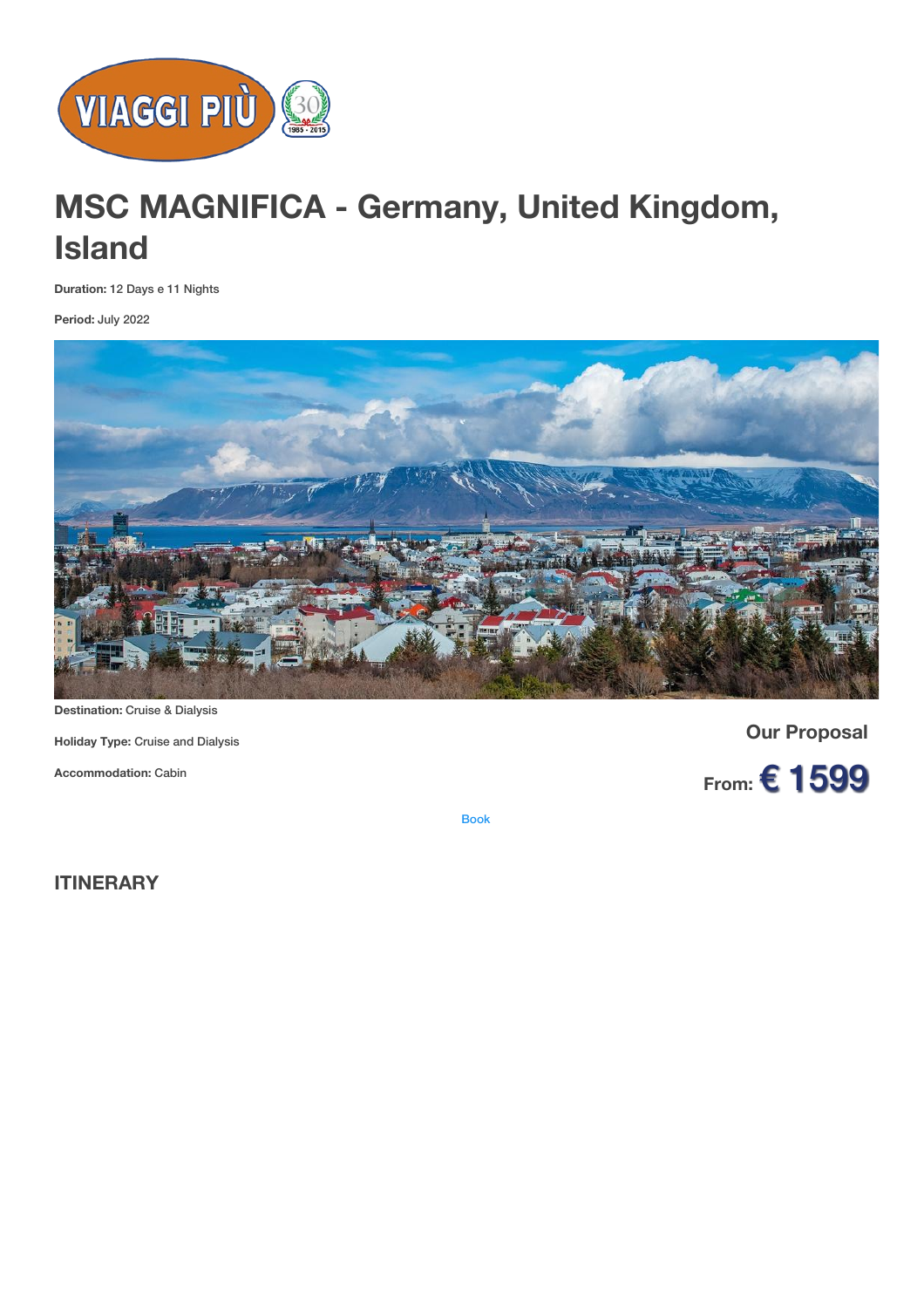

| Day                            | Port                                          | <b>ArriveDepart</b> |       |
|--------------------------------|-----------------------------------------------|---------------------|-------|
| 04/07Hamburg (Germany)         |                                               | --                  | 19.00 |
| 05/07at sea                    |                                               |                     |       |
|                                | 06/07Invergordon (United Kingdom) 07.00 17.00 |                     |       |
| $07/07$ at sea                 |                                               |                     |       |
| 08/07Reykjavik (Island)        |                                               | 12.00 23.59         |       |
| 09/07Reykjavik (Island)        |                                               | 00.01               | 18.00 |
| 10/07 Isafjordur (Island)      |                                               | 07.00 19.00         |       |
| 11/07Akureyri (Island)         |                                               | 08.00 18.00         |       |
| 12/07at sea                    |                                               | --                  |       |
| 13/07Kirkwall (United Kingdom) |                                               | 09.00 20.00         |       |
| 14/07at sea                    |                                               |                     |       |
| 15/07Hamburg (Germany)         |                                               | 07.00               |       |